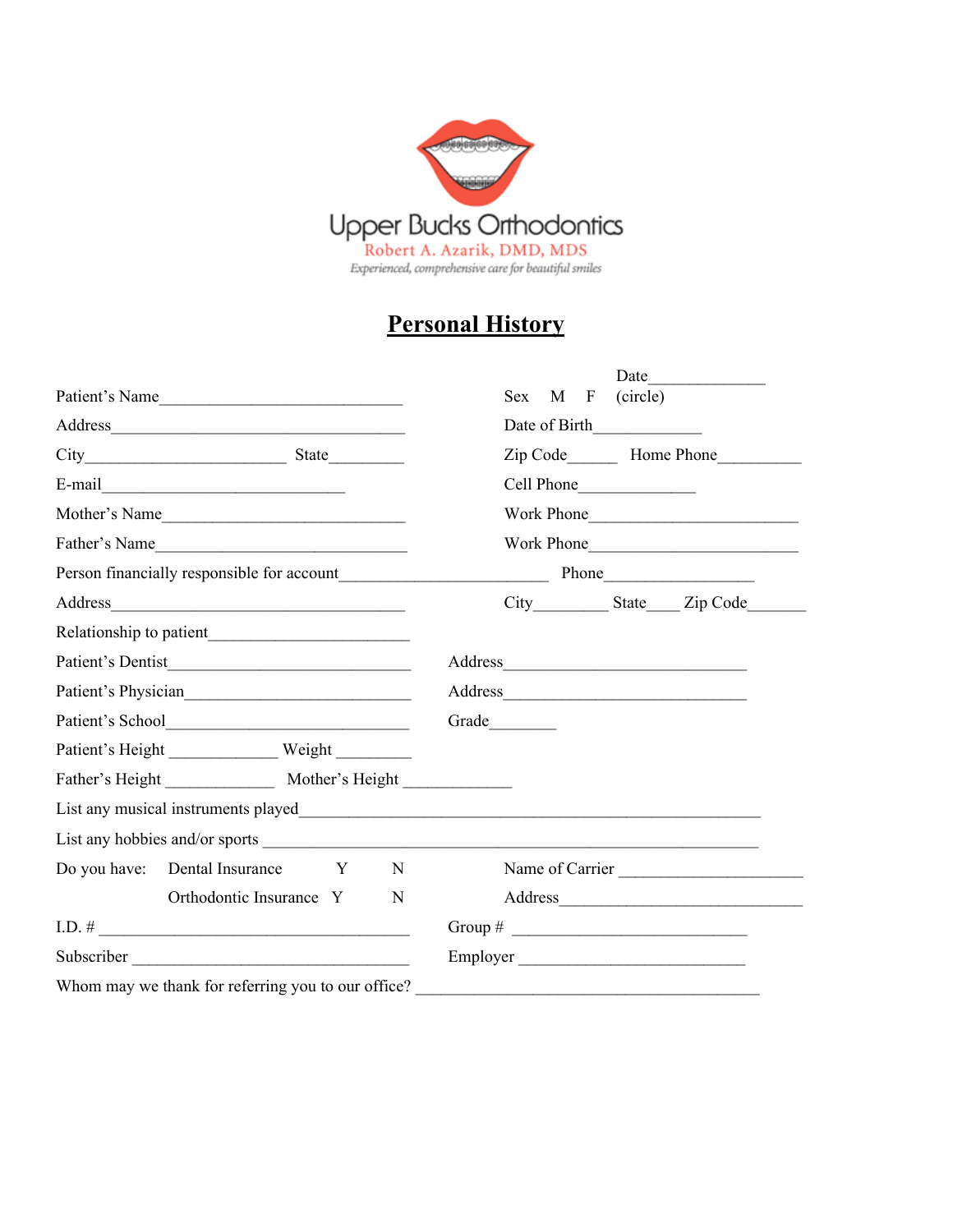## **Confidential Medical and Dental History**

| <b>Medical</b>                                                                                  |             | (circle) |  |
|-------------------------------------------------------------------------------------------------|-------------|----------|--|
| If so, explain                                                                                  | Y           | N        |  |
|                                                                                                 | Y           | N        |  |
|                                                                                                 | Y           | N        |  |
|                                                                                                 |             |          |  |
|                                                                                                 | Y           | N        |  |
|                                                                                                 |             |          |  |
|                                                                                                 | Y           | N        |  |
| If so, please list them                                                                         |             |          |  |
|                                                                                                 | $\mathbf Y$ | N        |  |
|                                                                                                 | Y           | N        |  |
|                                                                                                 | Y           | N        |  |
|                                                                                                 | Y           | N        |  |
| Medical (cont.)                                                                                 |             |          |  |
| Does the patient have or ever had any of the following diseases or problems?                    |             | (circle) |  |
|                                                                                                 | Y           | N        |  |
|                                                                                                 | Y           | N        |  |
|                                                                                                 | Y           | N        |  |
|                                                                                                 | Y           | N        |  |
|                                                                                                 | $\mathbf Y$ | N        |  |
|                                                                                                 | Y           | N        |  |
|                                                                                                 | Y           | N        |  |
|                                                                                                 | Y           | N        |  |
|                                                                                                 | Y           | N        |  |
|                                                                                                 | Y           | N        |  |
|                                                                                                 | Y           | N        |  |
|                                                                                                 | Y           | N        |  |
|                                                                                                 | Y           | N        |  |
|                                                                                                 | Y           | N        |  |
|                                                                                                 | Y           | N        |  |
|                                                                                                 | Y           | N        |  |
|                                                                                                 | Y           | N        |  |
|                                                                                                 | Y           | N        |  |
|                                                                                                 | Y           | N        |  |
| Has the patient ever been premedicated with an antibiotic before dental work of any kind?       | Y           | N        |  |
|                                                                                                 | Y           | N        |  |
| If so, date of onset                                                                            |             |          |  |
|                                                                                                 | Y           | N        |  |
| If so, what was it?<br><u> 1989 - Johann John Stein, mars an deus Amerikaansk kommunister (</u> |             |          |  |